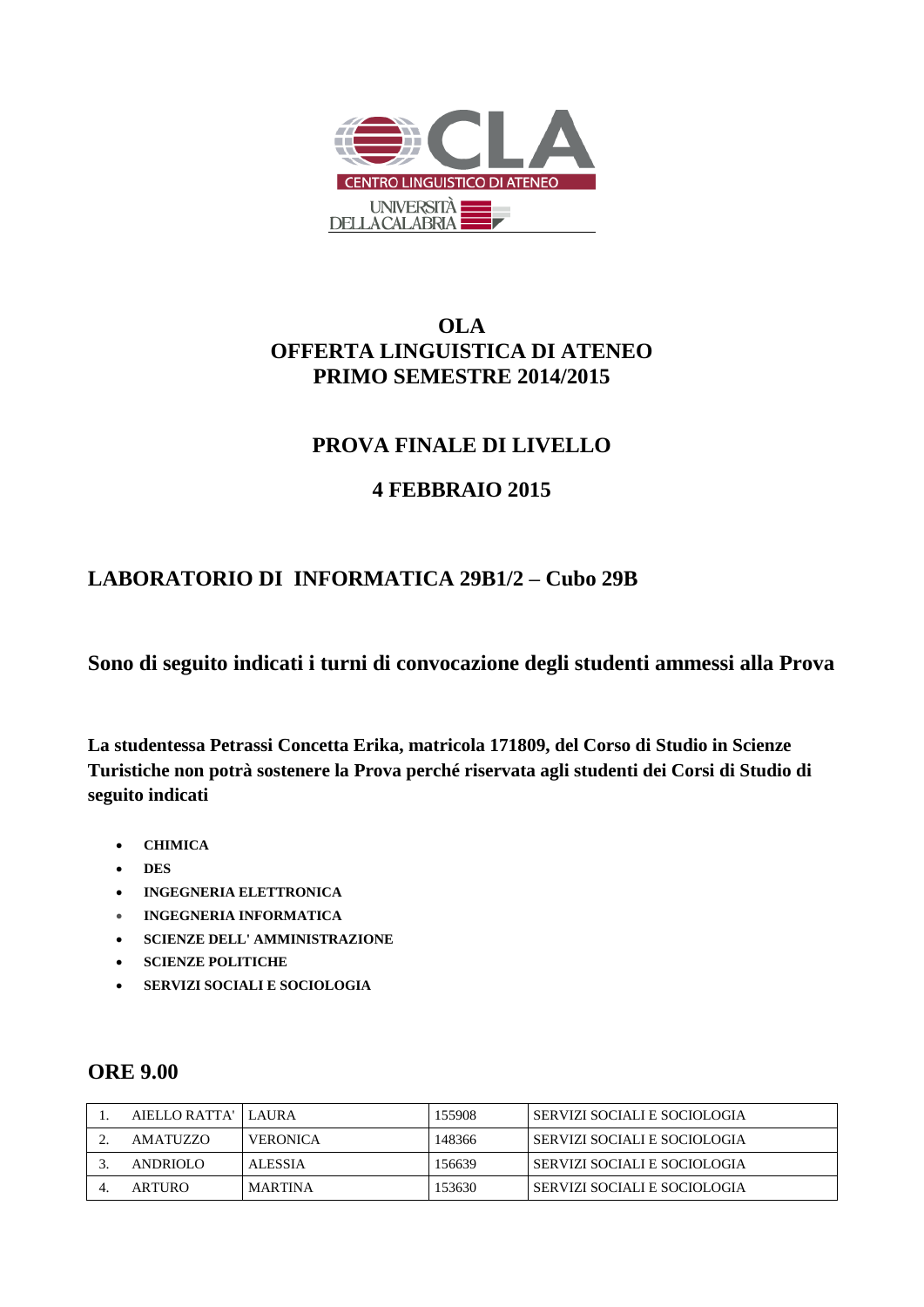| 5.  | <b>AVELLINO</b>   | VALERIA                 | 141997 | SERVIZI SOCIALI E SOCIOLOGIA |
|-----|-------------------|-------------------------|--------|------------------------------|
| 6.  | <b>BARBERIO</b>   | <b>MARIA</b>            | 156784 | SERVIZI SOCIALI E SOCIOLOGIA |
| 7.  | <b>BLOISE</b>     | <b>CRISTIANA LINA</b>   | 155039 | SERVIZI SOCIALI E SOCIOLOGIA |
| 8.  | <b>BRESCIA</b>    | FRANCESCA               | 153636 | SERVIZI SOCIALI E SOCIOLOGIA |
| 9.  | <b>CAPALBO</b>    | <b>ROSSELLA</b>         | 130427 | SERVIZI SOCIALI E SOCIOLOGIA |
| 10. | <b>CARNOVALE</b>  | ANNA                    | 148826 | SERVIZI SOCIALI E SOCIOLOGIA |
| 11. | <b>CARTISANO</b>  | <b>GRAZIELLA</b>        | 155886 | SERVIZI SOCIALI E SOCIOLOGIA |
| 12. | <b>CERRA</b>      | <b>LORENZO</b>          | 156823 | SERVIZI SOCIALI E SOCIOLOGIA |
| 13. | <b>CERRA</b>      | <b>ROSSELLA</b>         | 147742 | SERVIZI SOCIALI E SOCIOLOGIA |
| 14. | <b>CHILELLI</b>   | <b>VINCENZO</b>         | 156308 | SERVIZI SOCIALI E SOCIOLOGIA |
| 15. | <b>CRECCA</b>     | <b>ELEONORA</b>         | 154207 | SERVIZI SOCIALI E SOCIOLOGIA |
| 16. | <b>D'ELIA</b>     | <b>SIMONE FRANCESCO</b> | 156061 | SERVIZI SOCIALI E SOCIOLOGIA |
| 17. | <b>DEMUNNO</b>    | <b>SERAFINA</b>         | 157516 | SERVIZI SOCIALI E SOCIOLOGIA |
| 18. | <b>DOMANICO</b>   | <b>MARIA EUGENIA</b>    | 157780 | SERVIZI SOCIALI E SOCIOLOGIA |
| 19. | ELIA              | <b>NINA</b>             | 153619 | SERVIZI SOCIALI E SOCIOLOGIA |
| 20. | <b>ELIA</b>       | <b>MARIA GRAZIA</b>     | 153587 | SERVIZI SOCIALI E SOCIOLOGIA |
| 21. | <b>ESPOSITO</b>   | <b>ALESSIA</b>          | 156318 | SERVIZI SOCIALI E SOCIOLOGIA |
| 22. | <b>EUSTORGIO</b>  | MARTINA                 | 156115 | SERVIZI SOCIALI E SOCIOLOGIA |
| 23. | <b>FILIPPO</b>    | <b>FRANCESCA</b>        | 153611 | SERVIZI SOCIALI E SOCIOLOGIA |
| 24. | <b>FORTUNATO</b>  | <b>VERONICA</b>         | 156312 | SERVIZI SOCIALI E SOCIOLOGIA |
| 25. | FRANGELLI         | MARTINA                 | 147633 | SERVIZI SOCIALI E SOCIOLOGIA |
| 26. | <b>FURCI</b>      | <b>ALESSANDRA</b>       | 156600 | SERVIZI SOCIALI E SOCIOLOGIA |
| 27. | <b>FURFARO</b>    | <b>FEDERICA</b>         | 146981 | SERVIZI SOCIALI E SOCIOLOGIA |
| 28. | <b>FUSTO</b>      | <b>JESSICA</b>          | 157736 | SERVIZI SOCIALI E SOCIOLOGIA |
| 29. | <b>GRAMATICA</b>  | <b>EGLUGE</b>           | 157732 | SERVIZI SOCIALI E SOCIOLOGIA |
| 30. | <b>GROSSO</b>     | <b>FELICIA</b>          | 155627 | SERVIZI SOCIALI E SOCIOLOGIA |
| 31. | <b>IOELE</b>      | <b>GIUSY</b>            | 154042 | SERVIZI SOCIALI E SOCIOLOGIA |
| 32. | <b>MACCARRONE</b> | <b>MARIA</b>            | 157492 | SERVIZI SOCIALI E SOCIOLOGIA |
| 33. | <b>MADEO</b>      | <b>ANGELA</b>           | 153600 | SERVIZI SOCIALI E SOCIOLOGIA |
| 34. | <b>MANFREDI</b>   | FRANCESCA               | 144334 | SERVIZI SOCIALI E SOCIOLOGIA |
| 35. | <b>MARINO</b>     | <b>GINA</b>             | 154559 | SERVIZI SOCIALI E SOCIOLOGIA |
| 36. | <b>MARRAZZO</b>   | <b>CARMINE ANDREA</b>   | 149076 | SERVIZI SOCIALI E SOCIOLOGIA |
| 37. | <b>MASTROTA</b>   | <b>TERESA</b>           | 142516 | SERVIZI SOCIALI E SOCIOLOGIA |
| 38. | MAZZEI            | <b>SERENA</b>           | 155155 | SERVIZI SOCIALI E SOCIOLOGIA |
| 39. | <b>MAZZITELLI</b> | MICAELA                 | 153591 | SERVIZI SOCIALI E SOCIOLOGIA |
| 40. | <b>MOLFETTA</b>   | <b>MIRIAM</b>           | 155052 | SERVIZI SOCIALI E SOCIOLOGIA |
| 41. | <b>MOLINARO</b>   | <b>ROBERTA</b>          | 155063 | SERVIZI SOCIALI E SOCIOLOGIA |
| 42. | <b>NATALE</b>     | ROSARIA                 | 157728 | SERVIZI SOCIALI E SOCIOLOGIA |
| 43. | <b>NIGRO</b>      | <b>ANNAMARIA</b>        | 146950 | SERVIZI SOCIALI E SOCIOLOGIA |
| 44. | <b>NUCCI</b>      | <b>AROLDO</b>           | 158422 | SERVIZI SOCIALI E SOCIOLOGIA |
| 45. | <b>OCCHIUTO</b>   | <b>VALENTINA</b>        | 154424 | SERVIZI SOCIALI E SOCIOLOGIA |
| 46. | <b>PALANGE</b>    | FRANCESCA               | 156751 | SERVIZI SOCIALI E SOCIOLOGIA |
| 47. | PALAZZO           | <b>ROSSELLA</b>         | 157794 | SERVIZI SOCIALI E SOCIOLOGIA |
| 48. | <b>PETTINATO</b>  | <b>LETTERIA</b>         | 153629 | SERVIZI SOCIALI E SOCIOLOGIA |
| 49. | PINNARELLI        | <b>STEFANIA</b>         | 156362 | SERVIZI SOCIALI E SOCIOLOGIA |
| 50. | <b>PONTORIERO</b> | <b>MARIATERESA</b>      | 157705 | SERVIZI SOCIALI E SOCIOLOGIA |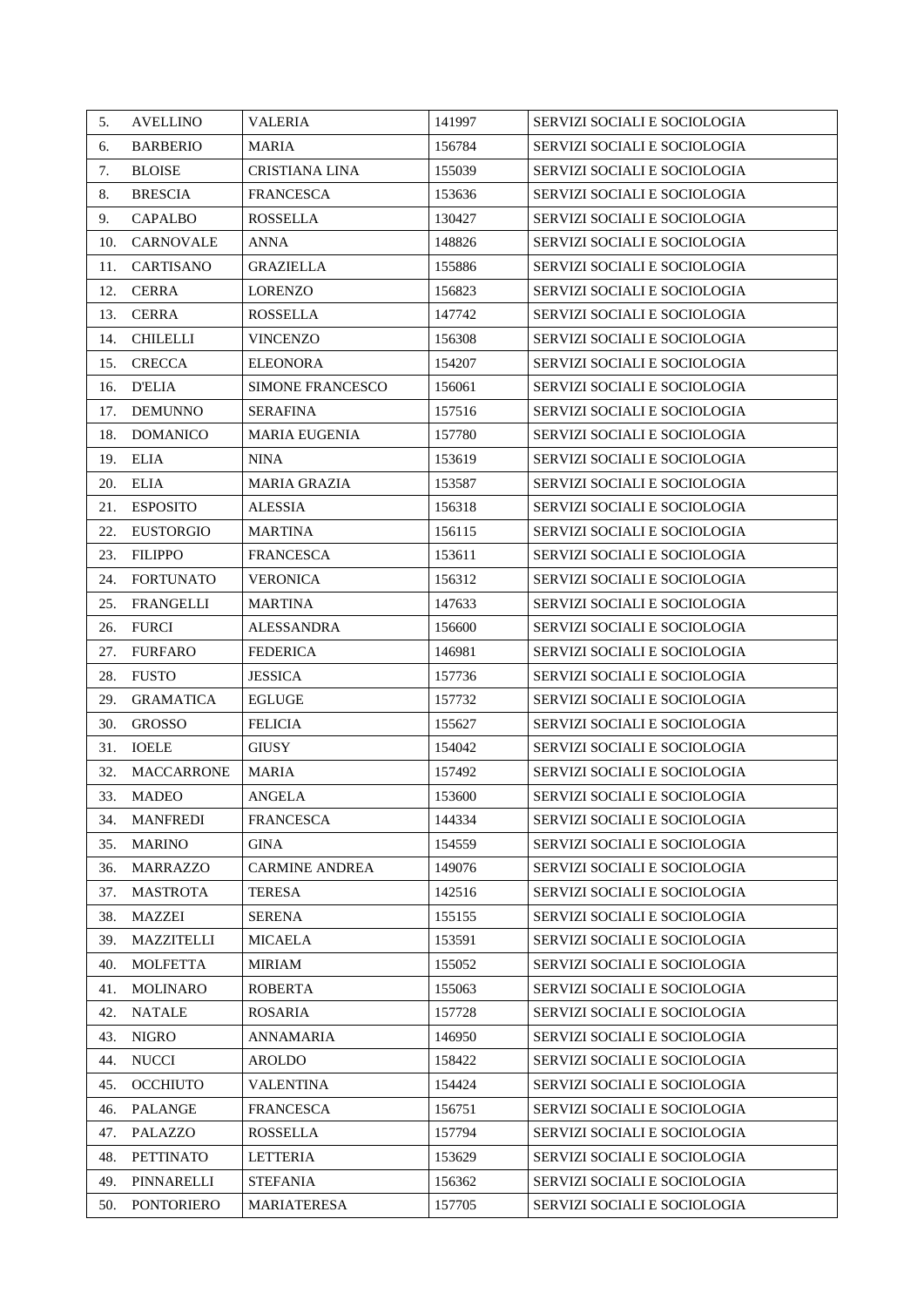| 51. | <b>PROCOPIO</b>  | <b>GIANNAMARIA</b>      | 155110 | SERVIZI SOCIALI E SOCIOLOGIA |
|-----|------------------|-------------------------|--------|------------------------------|
| 52. | <b>PUGLIESE</b>  | <b>FRANCESCA</b>        | 154945 | SERVIZI SOCIALI E SOCIOLOGIA |
| 53. | <b>REALE</b>     | <b>DANIELA</b>          | 155789 | SERVIZI SOCIALI E SOCIOLOGIA |
| 54. | <b>RIZZUTO</b>   | VALENTINA               | 154529 | SERVIZI SOCIALI E SOCIOLOGIA |
| 55. | <b>RUSSO</b>     | <b>TERESA</b>           | 157395 | SERVIZI SOCIALI E SOCIOLOGIA |
| 56. | <b>SAMMARCO</b>  | <b>MARIA PIA</b>        | 154635 | SERVIZI SOCIALI E SOCIOLOGIA |
| 57. | <b>SANTELLI</b>  | FRANCESCA               | 154653 | SERVIZI SOCIALI E SOCIOLOGIA |
| 58. | <b>SCARFONE</b>  | <b>ALFONSO</b>          | 155399 | SERVIZI SOCIALI E SOCIOLOGIA |
| 59. | <b>SCIARRONE</b> | MIRIANA                 | 148760 | SERVIZI SOCIALI E SOCIOLOGIA |
| 60. | <b>SERRETI</b>   | <b>CHIARA</b>           | 155280 | SERVIZI SOCIALI E SOCIOLOGIA |
| 61. | <b>TINO</b>      | <b>CATERINA ANTONIA</b> | 154957 | SERVIZI SOCIALI E SOCIOLOGIA |
| 62. | TORZULLO         | ROSSELLA                | 157548 | SERVIZI SOCIALI E SOCIOLOGIA |
| 63. | <b>VALLONE</b>   | <b>GIOVANNA</b>         | 157507 | SERVIZI SOCIALI E SOCIOLOGIA |
| 64. | ZANGARO          | <b>VIRGINIA</b>         | 155782 | SERVIZI SOCIALI E SOCIOLOGIA |
| 65. | <b>AMMIRATO</b>  | <b>TERESA</b>           | 155894 | <b>SCIENZE POLITICHE</b>     |
| 66. | <b>CAPANO</b>    | <b>DOMENICO</b>         | 156274 | <b>SCIENZE POLITICHE</b>     |
| 67. | <b>CATERA</b>    | <b>FRANCESCO</b>        | 147014 | <b>SCIENZE POLITICHE</b>     |
| 68. | DE LUCA          | <b>SABRINA</b>          | 153608 | <b>SCIENZE POLITICHE</b>     |
| 69. | DE LUCA          | <b>LUIGI</b>            | 148171 | <b>SCIENZE POLITICHE</b>     |
| 70. | DI SANTO         | <b>MARIA GIOVANNA</b>   | 153616 | <b>SCIENZE POLITICHE</b>     |
| 71. | <b>FALCONE</b>   | <b>MARCO</b>            | 148766 | <b>SCIENZE POLITICHE</b>     |
| 72. | <b>FEDERICO</b>  | <b>ANTONY</b>           | 146918 | <b>SCIENZE POLITICHE</b>     |
| 73. | <b>FERRO</b>     | <b>NICOLA</b>           | 150164 | <b>SCIENZE POLITICHE</b>     |
| 74. | <b>GAGLIARDI</b> | <b>ELEONORA</b>         | 155719 | <b>SCIENZE POLITICHE</b>     |
| 75. | GALLI            | <b>GASPARE</b>          | 153085 | <b>SCIENZE POLITICHE</b>     |
| 76. | LUCA'            | <b>TERESA</b>           | 148061 | <b>SCIENZE POLITICHE</b>     |
| 77. | MARASCO          | <b>DOMENICA</b>         | 148764 | <b>SCIENZE POLITICHE</b>     |
| 78. | <b>MAZZEI</b>    | <b>GIANGIORGIO</b>      | 147764 | <b>SCIENZE POLITICHE</b>     |
| 79. | <b>MERCURI</b>   | VALERIA PASQUALINA      | 154447 | <b>SCIENZE POLITICHE</b>     |
| 80. | <b>MORELLI</b>   | <b>PREZIOSA</b>         | 148097 | <b>SCIENZE POLITICHE</b>     |
| 81. | <b>MUSCIA</b>    | <b>MANUEL</b>           | 154886 | <b>SCIENZE POLITICHE</b>     |
| 82. | <b>NIGRO</b>     | MARIALUCIA              | 158175 | <b>SCIENZE POLITICHE</b>     |
| 83. | <b>SURACE</b>    | <b>PAOLA</b>            | 147451 | <b>SCIENZE POLITICHE</b>     |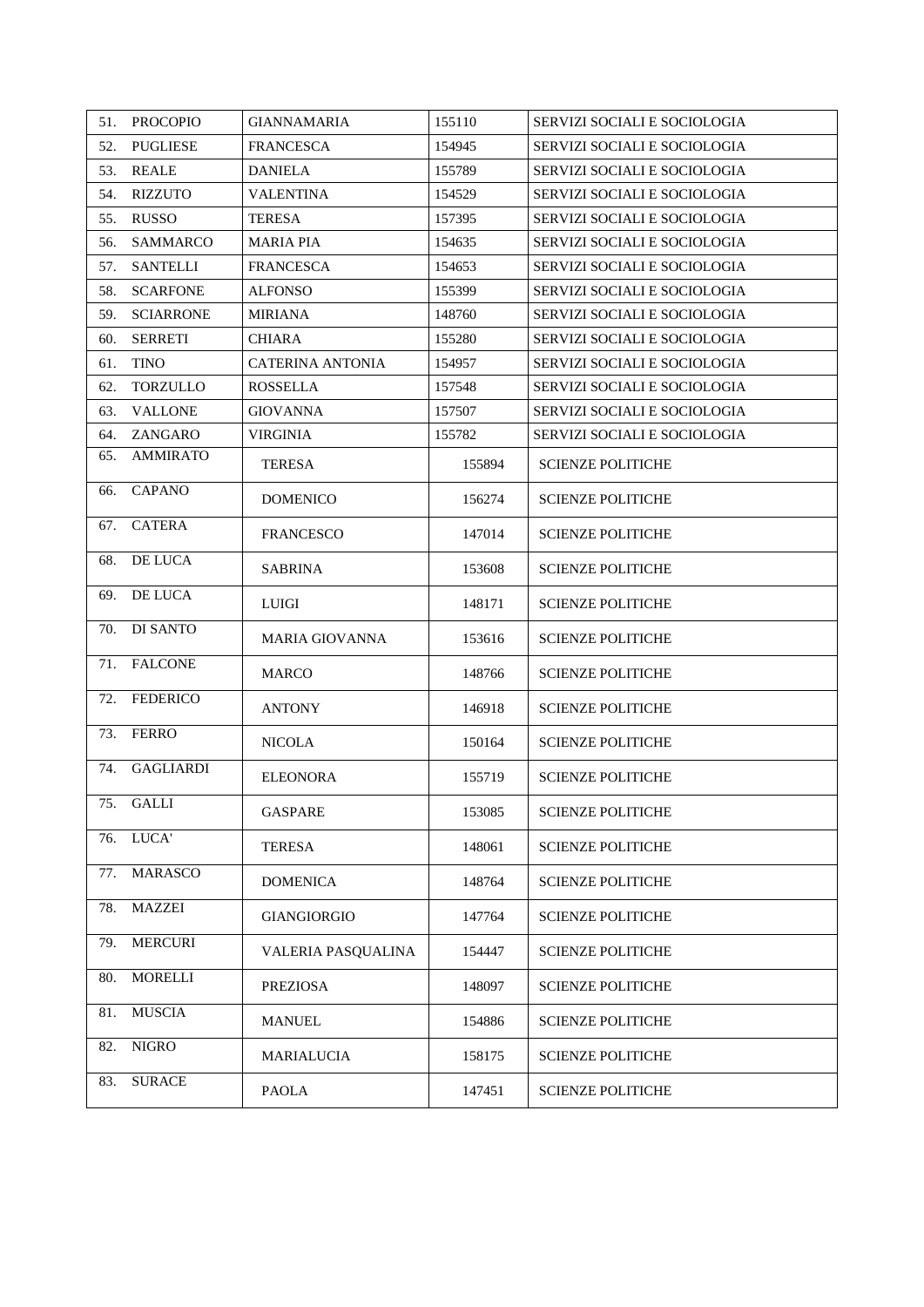# **ORE 10.30**

| <b>RIZZO</b><br>1.       | <b>FRANCESCO</b>        | 161546 | <b>CHIMICA</b>                       |
|--------------------------|-------------------------|--------|--------------------------------------|
| 2.<br><b>ANSELMO</b>     | <b>MARCO</b>            | 162542 | <b>DES</b>                           |
| 3.<br><b>AQUINO</b>      | <b>ANGELA</b>           | 159892 | <b>DES</b>                           |
| <b>BENEMERITO</b><br>4.  | <b>SANDRA</b>           | 156916 | <b>DES</b>                           |
| <b>BENEMERITO</b><br>5.  | <b>ALEXANDER</b>        | 165553 | <b>DES</b>                           |
| <b>BOMBINO</b><br>6.     | <b>IRMA</b>             | 169273 | <b>DES</b>                           |
| 7.<br>CARNOVALE          | <b>GIUSEPPE</b>         | 169271 | <b>DES</b>                           |
| 8.<br><b>CONFORTI</b>    | <b>ANTONIO</b>          | 169267 | <b>DES</b>                           |
| 9.<br><b>CONTABILE</b>   | <b>DENISE</b>           | 151056 | <b>DES</b>                           |
| CORIGLIANO<br>10.        | <b>GABRIELE</b>         | 171443 | <b>DES</b>                           |
| COZZITORTO<br>11.        | <b>FRANCESCO</b>        | 165508 | <b>DES</b>                           |
| DE BENEDETTO<br>12.      | SOVRANA                 | 173681 | <b>DES</b>                           |
| DE MARCO<br>13.          | <b>CATERINA</b>         | 165502 | <b>DES</b>                           |
| 14. FALBO                | <b>ILARIA FRANCESCA</b> | 146439 | <b>DES</b>                           |
| 15. FLORIO               | <b>TERESA</b>           | 169272 | <b>DES</b>                           |
| FLORIO<br>16.            | <b>ANNA MARIA</b>       | 173679 | <b>DES</b>                           |
| <b>GENCARELLI</b><br>17. | <b>ANNA</b>             | 173664 | <b>DES</b>                           |
| 18.<br>IOZZI             | <b>IMMACOLATA</b>       | 146873 | <b>DES</b>                           |
| <b>JOULAL</b><br>19.     | <b>MMOHAMED</b>         | 173852 | <b>DES</b>                           |
| LORICCHIO<br>20.         | <b>FRANCESCO</b>        | 169255 | <b>DES</b>                           |
| 21.<br><b>MADEO</b>      | <b>GRAZIA</b>           | 174059 | DES                                  |
| <b>MALTA</b><br>22.      | <b>GAETANO</b>          | 169257 | <b>DES</b>                           |
| MARINCOLO<br>23.         | <b>ACHIROPITA</b>       | 165533 | <b>DES</b>                           |
| <b>PEANO</b><br>24.      | <b>LEONARD</b>          | 171496 | <b>DES</b>                           |
| <b>ROMEO</b><br>25.      | <b>TOMMASO</b>          | 171284 | <b>DES</b>                           |
| <b>ROSA</b><br>26.       | <b>ELISABETTA</b>       | 142495 | <b>DES</b>                           |
| <b>SANTORO</b><br>27.    | <b>CATERINA</b>         | 161678 | <b>DES</b>                           |
| <b>SMERIGLIO</b><br>28.  | <b>MATTIA</b>           | 169258 | <b>DES</b>                           |
| <b>SPATARO</b><br>29.    | <b>GIUSEPPE</b>         | 169268 | <b>DES</b>                           |
| 30.<br><b>TALLERICO</b>  | <b>NICOLETTA</b>        | 165515 | <b>DES</b>                           |
| <b>VANNI</b><br>31.      | <b>EUGENIO</b>          | 169265 | <b>DES</b>                           |
| 32.<br><b>AZZARITO</b>   | <b>FRANCESCANTONIO</b>  | 161929 | <b>INGEGNERIA ELETTRONICA</b>        |
| 33.<br><b>AIELLO</b>     | ANTONIO                 | 163084 | <b>SCIENZE DELL' AMMINISTRAZIONE</b> |
| <b>ARTURO</b><br>34.     | <b>VALENTINA</b>        | 148013 | SCIENZE DELL' AMMINISTRAZIONE        |
| 35.<br><b>AZZINARO</b>   | <b>GRETA</b>            | 148646 | <b>SCIENZE DELL' AMMINISTRAZIONE</b> |
| 36.<br><b>BISIGNANI</b>  | ANDREA                  | 155430 | <b>SCIENZE DELL' AMMINISTRAZIONE</b> |
| 37.<br><b>CALZONE</b>    | <b>NICOLA</b>           | 161548 | SCIENZE DELL' AMMINISTRAZIONE        |
| <b>CAPPELLO</b><br>38.   | <b>LUCA</b>             | 155812 | <b>SCIENZE DELL' AMMINISTRAZIONE</b> |
| <b>CELEBRE</b><br>39.    | <b>FEDERICA</b>         | 148556 | SCIENZE DELL' AMMINISTRAZIONE        |
| 40.<br><b>CIARDULLO</b>  | <b>GIUSEPPE</b>         | 156775 | SCIENZE DELL' AMMINISTRAZIONE        |
| <b>CONIDI</b><br>41.     | <b>GIUSEPPE</b>         | 157708 | SCIENZE DELL' AMMINISTRAZIONE        |
| <b>CORTESE</b><br>42.    | <b>STEFANO</b>          | 140054 | <b>SCIENZE DELL' AMMINISTRAZIONE</b> |
| 43.<br><b>COSTANTINO</b> | <b>LINA</b>             | 163758 | SCIENZE DELL' AMMINISTRAZIONE        |
| 44.<br>DE VITA           | <b>FRANCESCO</b>        | 148382 | SCIENZE DELL' AMMINISTRAZIONE        |